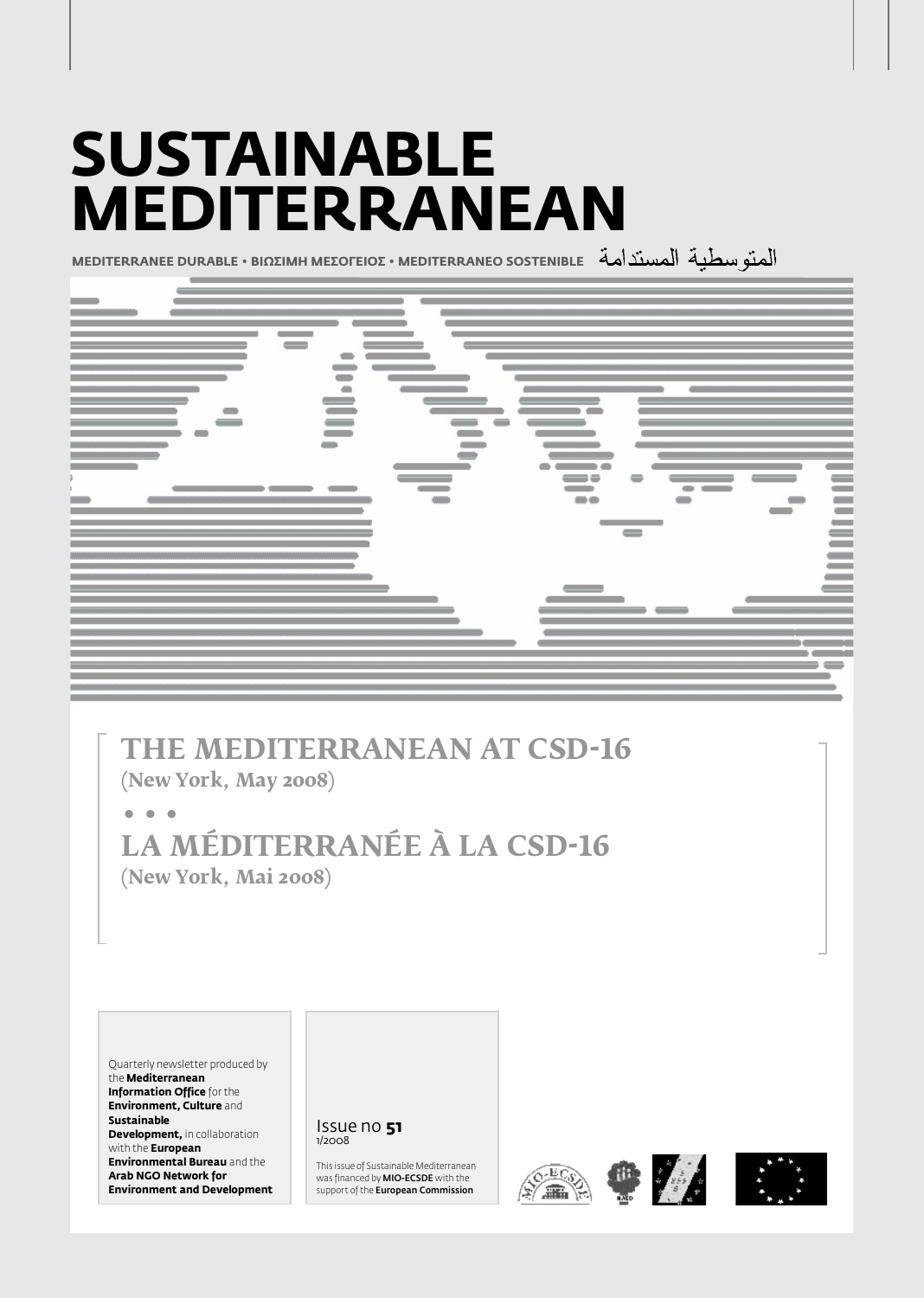The sixteenth session of the Commission on Sus-<br>tainable Development (CSD-16) which began on<br>the morning of the 5th of May 2008 and concluded its  $\blacktriangle$  tainable Development (CSD-16) which began on two-week session on the 16th, reviewed the obstacles and barriers that have prevented sustainable development in the areas of agriculture, land use, rural development, drought, desertification and Africa. Climate change, fair trade, the rise in world food prices were also issues at the centre of discussions. Countries will follow-up on these issues with policy recommendations at next year's meeting of the Commission completing thus the 2008/2009 thematic cluster. This year's review session also provided a forum for sharing real world solutions, learning from each other and adapting solutions that contribute to sustainable livelihoods and poverty eradication. The issues under discussion were complex and interlinked, and were therefore addressed in as integrated a manner as possible.

A miost 60 ministers attended CSD-16 along with<br>ganizations. Representatives from 126 nongovernmental or-<br>ganizations. Representatives from civil society, includ-680 representatives from 126 nongovernmental organizations. Representatives from civil society, including women, farmers, science, business, children and youth, local authorities, workers and trade unions, indigenous peoples and nongovernmental organizations participated far more extensively than in the past.

This issue of Sustainable Mediterranean presents<br>the two major Mediterranean side events that took<br>place during CSD-16 as well as parts of the Chairman's the two major Mediterranean side events that took place during CSD-16 as well as parts of the Chairman's Summary that are of more relevance to the Mediterranean.

**MI**O-ECSDE organised jointly with GWP-Med, the<br>nean Action Plan (UNEP/MAP) and the European Com-Hellenic Ministry of Environment, the Mediterranean Action Plan (UNEP/MAP) and the European Commission, a Side-Event on Addressing Climate Change Adaptation Challenges in the Mediterranean, that took place on 15 May 2008 in the UN Headquarters. France coordinated the review of the contribution by the European Union (EU) to the decisions taken in 2005 at the 13th CSD, concerning water, sanitation and integrated water resource management (IWRM). On behalf of the EU, it was thus tasked with organising a side-event concerning the financing of Integrated Water Resource Management - IWRM. It took place on 12 May 2008.

Other events that were organised by Mediterranean<br>Ostakeholders were: Stakeholders were:

**M** insters identified a broad range of issues to be<br>the Commission – the policy session, including: addressed next year by the seventeenth session of the Commission – the policy session, including:

AN OVERVIEW OF THE OPTIONS TO ADDRESS CLIMATE CHANGE ADAPTATION CHALLENGES IN THE MEDITERRANEAN 9

• Ministry of Foreign Affairs of Spain, May 8th: EXPO Zaragoza 2008: Contributing Towards Sustainable Water Management

CSD 16 SIDE-EVENT "INVESTING IN IWRM – IT PAYS BACK!" 2002 11

| THEMATIC DISCUSSIONS: AGRICULTURE,<br>RURAL DEVELOPMENT. LAND. DROUGHT. |    |
|-------------------------------------------------------------------------|----|
| DESERTIFICATION AND AFRICA                                              | 13 |
| POSITION DU MIO-ESCDE SUR LES                                           |    |
| NANOTECHNOLOGIES                                                        | 15 |
| MIO-FCSDE POSITION                                                      |    |
| ON NANOTECHNOLOGIES                                                     | 18 |
| "REACHING SUSTAINABI E MANAGEMENT OF                                    |    |
| CHEMICALS IN THE FURO-MEDITERRANEAN<br>REGION"                          | 19 |
|                                                                         |    |
|                                                                         |    |

• World Water Council /Turkish Ministry of Foreign Affairs, May 13th: Toward a Global Water Agenda - Preparing the World Water Forum in Istanbul

• Poverty eradication remains a central policy objective in developing countries, and agriculture and rural development will be essential to its attainment.

• Addressing the means of implementation, including meeting commitments to financing for development, trade, technology transfer, scientific knowledge, education, and capacity building, will be critical to ensuring progress.

• The current food crisis has highlighted the consequences for food security of neglecting agriculture and the urgency of redressing this situation. There are multiple factors contributing to this crisis, many of which are interlinked, and an integrated response is needed.

• Climate change was highlighted by many as having important implications for all the issues in this cluster, with particular challenges facing Africa and SIDS.

- Progress in addressing the challenges identified at CSD-16 will require strengthened international cooperation, strong political commitment from governments, and active engagement of all Major Groups.
- Greater policy coherence and coherence of donor support is required with regard to agriculture and the other issues under consideration.

• The importance of good governance at all levels in promoting progress towards sustainable development was highlighted.

• Poverty eradication, changing consumption and production patterns, in accordance with the principle of common but differentiated responsibilities and with developed countries taking the lead, and protecting and managing the natural resource base for economic and social development are overarching objectives of and essential requirements for sustainable development. Preservation of biodiversity is also crucial.

• South-South, North-South and triangular cooperation all need to be encouraged to promote sharing of technology, knowledge and practical experience and know how.

ADDRESSING CLIMATE CHANGE ADAPTATION CHALLENGES IN THE MEDITERRANEAN 4

SELECTED PARAGRAPHS FROM THE CHAIRMAN'S SUMMARY, CSD-16

**The views and opinions expressed in Sustainable Mediterranean by individual contributors do not necessarily reflect those of MIO-ECSDE or those of our sponsors.**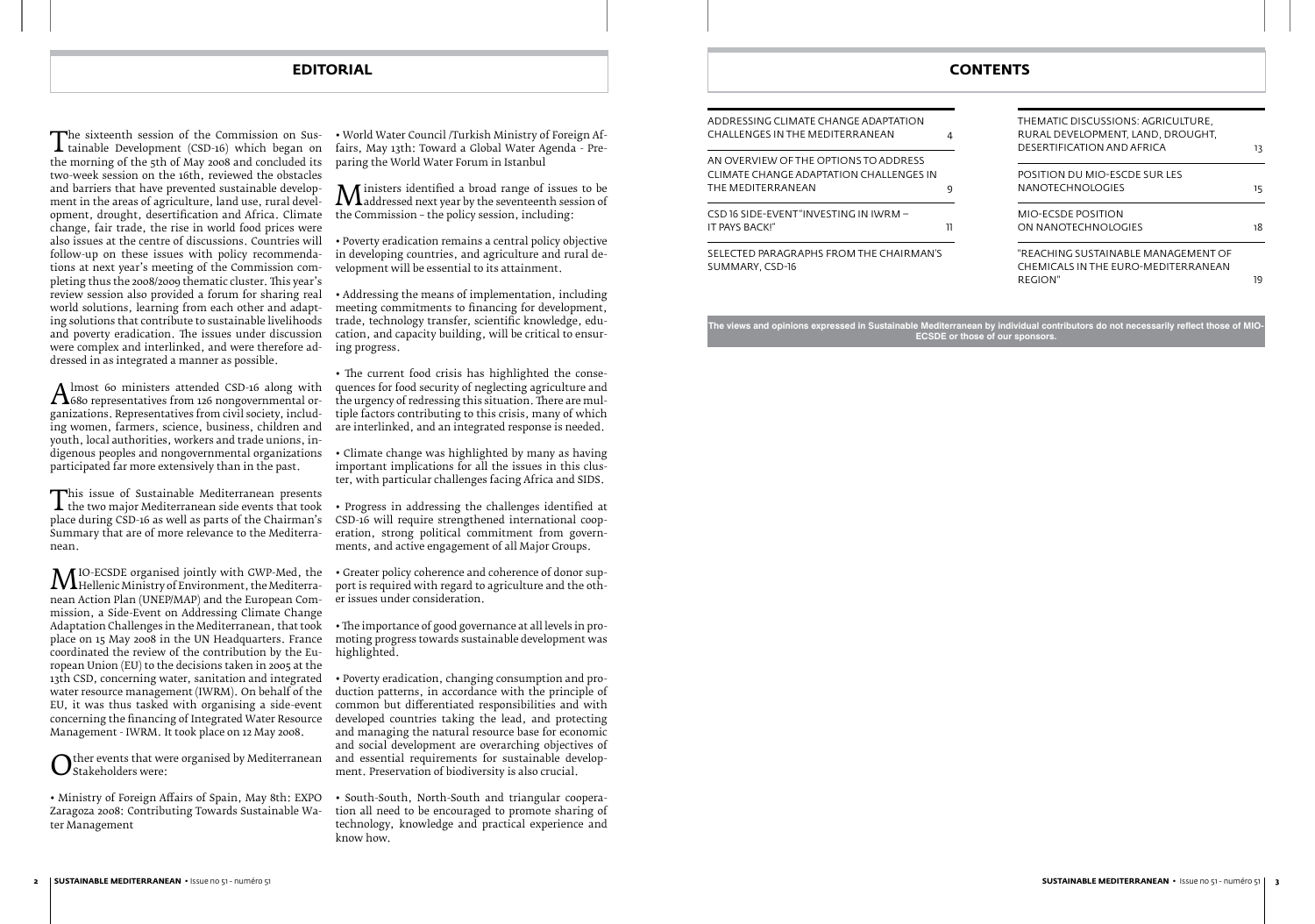

(incl. ICZM), the formulation of water-scarcity and drought management plans, the development of early warning mechanisms, the promotion of IWRM and its mainstreaming with adaptation activities, the incorporation of adaptation into the work of MED EUWI, awareness raising, education for sustainable development and improved public participation/stakeholder involvement.

**Reflection of the Discussions** Opening the session, Prof. Michael Scoullos, as<br>the moderator of the Side-Event, introduced<br>the panellists to the audience. The first panellist to the moderator of the Side-Event, introduced the panellists to the audience. The first panellist to take the floor was H.E. Ambassador John Mourikis, Permanent Representative of Greece to the United Nations, who evoked the key issues with regard to climate change in the Mediterranean. He also stressed the fact that albeit being a significant challenge, climate change offers "a unique opportunity (…) to address all these themes together". After reviewing the main expected impacts of climate change in the Mediterranean – aggravated water scarcity, floods, droughts, sea water intrusion, loss of lands, desertification, and in particular the increased occurrence of catastrophic forest fires –, the second panellist, Ms. Maria Peppa, Head of International Affairs, Ministry of Environment, Greece, gave a brief overview of the possible coping strategies and options, referring in particular to the Greek experience. The latter included notably the review of land use/spatial planning frameworks to assist them in integrating adaptation into their multi-faceted planning and deliberative processes. He furthermore described the three key mutually supportive pillars that have been identified to support UNEP's climate change adaptation strategy, namely: a) by building the adaptive capacity of vulnerable countries and regions to enable governments and peoples to cope with the adverse effects of climate change; b) by increasing ecosystem resilience and reducing the risk of climate related disasters. This could notably be achieved by integrating adaptation into ecosystem management through IWRM, ICZM and the conservation of biodiversity, coping with the rapid change in sensitive ecosystems (i.e. melting glaciers, mountain disasters) and, not least, reducing the risk of disasters by improving the capacity of national authorities and relevant organizations to manage ecosystems; c) by mobilizing and using knowledge for adaptation planning. To that purpose the initiative intended to deploy a package of information, assessments, methods, tools, good practices and traditional knowledge to enable governments and local communities to integrate adaptation into policy-setting, planning and their good

Mr. Paul Mifsud, Coordinator, Mediterranean Action Plan, UNEP, made a brief reference to the Mediterranean Strategy for Sustainable Development, adopted by the Contracting Parties to the Barcelona Convention in 2005, which stresses the need inter alia for adaptation measures to the effects of climate change in the Mediterranean and their mainstreaming into national development plans as well as the strengthening of regional cooperation and the support to the implementation of the Framework Convention on Climate Change and its Kyoto Protocol. He then highlighted the adaptation initiatives being promoted by UNEP within the framework of its Climate Change Strategy, which is intended to assist countries to adapt to impacts of climate change by reducing vulnerabilities and building resilience in sectors of national priority.

**O**n the occasion of the 16th Commission for sus-<br>tainable Development of the United Nations,<br>MIO-ECSDE hosted, jointly with GWP-Med, the tainable Development of the United Nations, MIO-ECSDE hosted, jointly with GWP-Med, the Hellenic Ministry of Environment, the Mediterranean Action Plan (UNEP/MAP) and the European Commission, a Side-Event on Addressing Climate Change Adaptation Challenges in the Mediterranean, that took place on 15th May 2008 in the UN Headquarters, New York.

> Mr. Mifsud explained that the role of UNEP in climate change adaptation was to focus on meeting the twin needs of vulnerable countries for environmental protection and economic development and

The purpose of the side- Event was to present and<br>discuss challenges, obstacles and possible solu-<br>tions for effectively adapting to climate change in discuss challenges, obstacles and possible solutions for effectively adapting to climate change in the Mediterranean, giving a particular emphasis on IWRM. It gathered panellists from a number of Mediterranean countries (France, Greece, Italy, Tu-

#### **ADDRESSING CLIMATE CHANGE ADAPTATION CHALLENGES IN THE MEDITERRANEAN**

New York, 15 May 2008



#### **Introduction**

The Side-Event was organised in the framework of the Mediterranean Component of the EU Water Initiative and the Mediterranean Strategy for Sustainable Development, with a special focus on adaptation to climate change and water resources management.

Already a water-scarce region, the Mediterranean is expected to face even more water challenges in the near future due to the looming climate crisis. According to recent studies, the region is among those that are expected to be hit hard by climate change: by 2100, the rise in temperature would be in the range of 2.2 and 5.1°C while total precipitations are likely to fall by 4 to 27%, with an especially marked drop in summer.

The increasing frequency and severity of droughts, floods and other extreme weather events will not only mean an increased water supply-demand gap, but are also foreseen to have (and have already) other important impacts on the region: accelerated desertification, infrastructure damage, loss of inhabitable and arable land due to soil erosion and landslides, serious alterations of natural habitats and damages in important ecosystems, enhancement of the already existing saltwater intrusion due to sea-level rise, health issues, etc., jeopardising the region's overall wellbeing.

**Global Water** Partnership

The Side-Event gathered approximately 60 participants representing Croatia, Egypt, France, Greece, Italy, Jordan, Morocco, Romania, Slovenia, Spain and Tunisia, major international organisations (UNEP, UN DESA, UN ESCWA, FAO, WB, GWP), the European Commission, as well as representatives from civil society (e.g. MIO-ECSDE, RAED).



## **Purpose of the Side-Event**

nisia, Egypt, Slovenia), the EU Commission, the United Nations (UNEP Mediterranean Action Plan), the World Bank and civil society, who shared their experience in this matter and exchanged views on the different options for the protection of the Mediterranean society and its natural and cultural heritage from the impacts of Climate Change that should be further explored and assessed.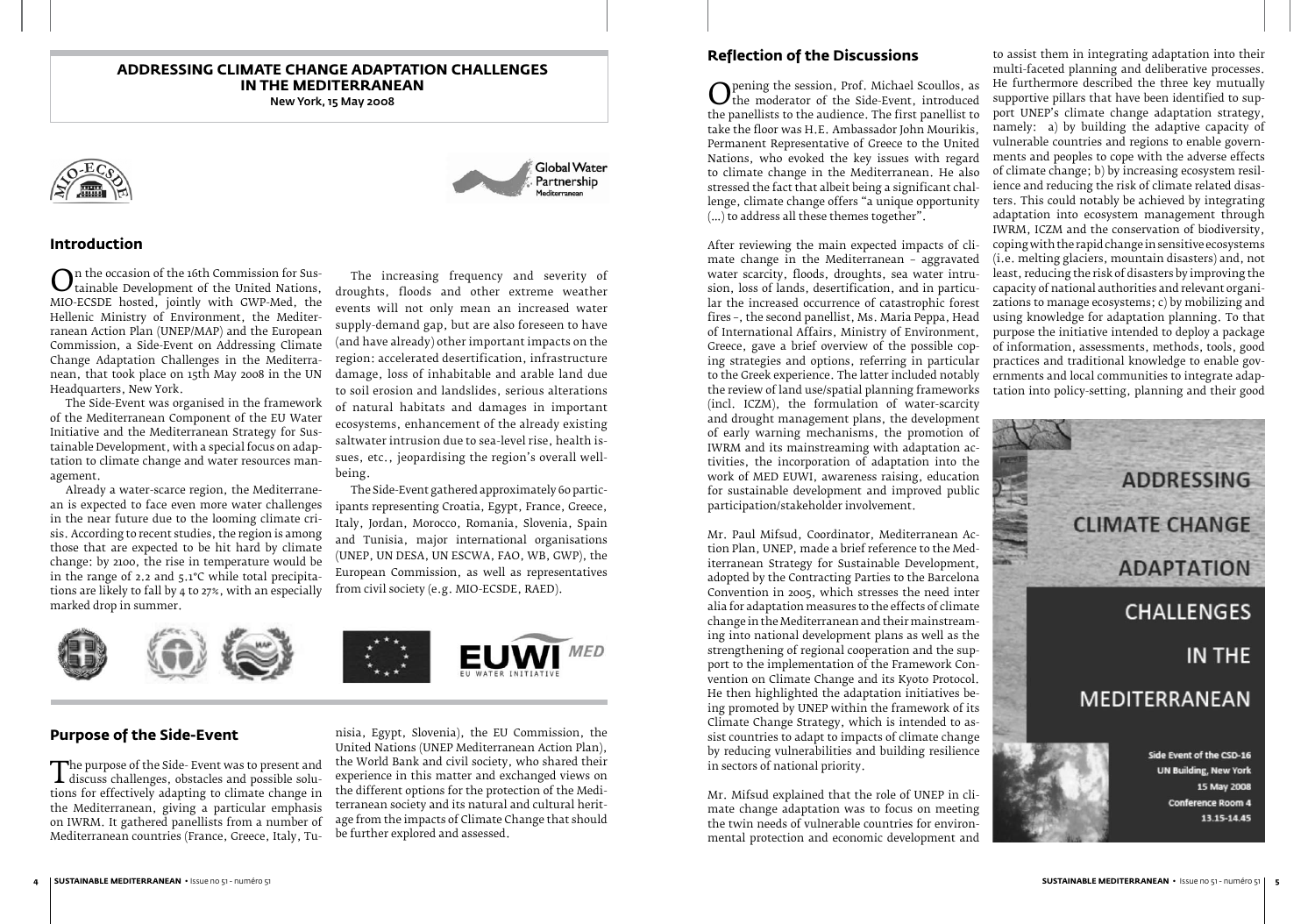Integrated Water Resources Management, among other. In front of a scarcer resource, we have to be imaginative and practical".

ca, Middle East, the Balkan Region and Europe.

Mr. Paolo Soprano, Head of Division, Ministry for the Environment, Land and Sea, Italy, made an overview of the impacts of climate change and its negative consequences for the Mediterranean region and Africa, including the risk to food security due to projected reductions in crop yields, as well as the loss of land and precious ecosystems, in particular wetlands, and marine-coastal biodiversity due to sea level rise. Mr. Soprano then took the opportunity to recall some initiatives undertaken by Italy, wishing to take the lead in addressing these issues and to play a major role in bridging the European Union with the Mediterranean, not only in terms of its geographical position but also as a linking element between the historical and cultural traditions of North Afri-Dr. Nouri Soussi, Director General, Ministry of Environment and Sustainable Development, Tunisia, presented the principles on which his country's approach in preventing against the expected impacts of climate change is based. He then listed several of Tunisia's numerous national studies/initiatives on this matter, inter alia the National Inventories (1994-1997-2000), the Vulnerability Evaluation, the Study on Adaptation of Agriculture and Ecosystems to Climate Change, the integrated Strategy and an Action Plan for Adaptation of Agriculture and Natural Resources, the National Marine Erosion Prevention Program, the Study on the elaboration of Strategy and the National Action Plan Health Protection Against Climate Change Impact, and the CDM Projects Portfolio (2006-2016), and proceeded to a brief overview of the findings of these.

Italy, acting as a network of public and private research institutions focusing on impacts of climate change over the Mediterranean area. He suggested that CMCC serves as a platform promoting technology and know-how sharing and transfer between the Mediterranean countries, and notably for the assessment and quantification of the climate change impact in the region, the definition of climate change intensity and future distribution and the promotion of high quality scientific and technical training programmes on climate change and its impact. In his conclusion, he said "this partnership could represent a permanent tool for the European-African dialogue".

He mentioned the following initiatives: the ME-DREP Type II Initiative for the promotion of renewable energies in the Mediterranean basin (with projects in Algeria, Egypt, Morocco, Tunisia); the Italian cooperation projects on water management such as the project on "Innovative means of increasing water resources in Egypt"; the ADRISCOSM Partnership for the implementation of a system for the prediction of marine and coastal current variability in some Adriatic Countries; "the Water Programme for Environmental Sustainability: towards Adaptation Measures to Human and Climate Changes Impacts", in collaboration with UNESCO; as well as a series of Memoranda of Understanding agreed by Italy with some African countries for the promotion of scientific knowledge and transfer of technologies, expertise and experiences on the climate change issue. Due to its geographic position and its fragile ecosystems, Tunisia is indeed found to be likely to suffer from possible impacts of decreased rainfall averages, average temperature rise, especially sea level rise and fresh-water reserves shrinking as a result of salinization, evaporation and irregular rainfall seasons, besides the effects produced by the economic productivity downturn of considerable areas of low coastline zones threatened by sea-level rise. These may affect the country's water resources, ecosystems and agro systems (olive oil production, fruit trees, cattle raising, dry cultures) and the economy in general. Climate change would increase present pressures on farmers and the land they are exploiting. Some farming activities may not adapt with extreme manifestations of climate change. Health issues are also to be expected as well as issues related to energy, industry and forestry.

He furthermore evoked the "Euro-Mediterranean Centre for Climate Change (CMCC)" established in With regard to international solidarity for the prevention of and the adaptation to climate change, Dr Soussi also presented the main Tunisian initiatives,

practices. The outcome would be knowledge-based adaptation policies and plans. Special mention was also made to technology transfer as a key component of any adaptation package.

In order to meet the increasing and diversified needs for adaptation in the developing world a transition towards a programme approach is proposed. Three specific cross-cutting activities are suggested, namely: (i) regional packages enhancing the regionspecific and ecosystem-specific adaptation work of the developing world within the global framework, focusing on vulnerable societies and ecosystems; (ii) innovative financing mechanisms to address both short-term and long-term concerns, as well as multiscale and multi-sectoral needs taking into account that the complexity of the assessment of the cost of adaptation; (iii) extensive yet strengthened partnerships including the private sector and civil society, notably through public-private partnerships.

Mr. Mifsud finally informed the participants that, in line with UNEP's climate change strategy, the next meeting of the Mediterranean Commission for Sustainable Development in 2009 would address the integration of climate change considerations into national sectoral policies, planning processes and development programmes.

Ms. Dragica Iskrenovič, representative of the Ministry for Environment and Spatial Planning, Slovenia, of Mr. Mitja Bricelj, State Secretary for Environment and Spatial planning, unable to attend the event. She stressed the importance of the issue of climate change and adaptation for both her country and the Mediterranean countries of the European Union.

The next speaker, Ms. Soledad Blanco, Director of International Affairs, DG Environment, European Commission, made clear that climate change is already happening and that to address it complementary efforts in both mitigation and adaptation are ter, climate change and the Mediterranean. The isneeded. She evoked the new European framework to improve the resilience of social and economic systems, to reduce climate vulnerability and ensure food security, human health, energy supply and ecosystem protection as well as the existing EU initiatives, such as the Green Paper on Adaptation, the Communication on Droughts and Water Scarcity, the Communications on Disaster Prevention and which has environment and sustainable develop-Control.

Ms. Blanco further underlined that, in a region as highly vulnerable as the Mediterranean, especially

with respect to water resources, inaction could not be an option and that adaptation measures in this matter would be inevitable. She focused on some specific aspects linked to water, as an example of the emerging complexities that Mediterranean societies will have to face.

EU Presidency, made a short intervention on behalf Ms. Blanco concluded by saying that "actions need to be cost-effective and proportionate" and that "adaptation to climate change should be used as an opportunity to progress towards more sustainable practices and technologies, (…) key to ensuring that human and economic development remains feasible and sustainable in the future".

Referring to the possible way ahead, Ms. Blanco highlighted the importance of increasing the resilience of ecosystems, for them to better carry the additional weight added by climate change. This however proved to be difficult in the Mediterranean which is seriously lagging behind in matters of implementation of environmental policies. Since the countries of the region have signed a number of international agreements, these should make every effort to honour their actual engagements, notably the recently adopted Protocol to the Barcelona Convention on Integrated Coastal Zone Management.

Ms. Blanco furthermore pointed out that climate risk factors should also be built into current and future sectoral policies, generally speaking, a matter dealt with by the EU White Paper on Adaptation expected to be adopted in August this year. She added that, at international level, the EU should also promote the elaboration by concerned countries of specific Adaptation Strategies including both general objectives and sectoral actions and that EU cooperation instruments were already available to that end.

The French Ambassador for the environment, H.E. Mr. Laurent Stéfanini, then took the floor thanking the organisers of this very timely side-event on wasue is very important for our sea, as recent meetings like the Barcelona COP in Almeria, this January has shown. We are in the important process of preparing draft guidelines that the Euro-Mediterranean Ministerial Conference on water, in Jordan, next October will adopt. Meanwhile, the preparation process of the future Union for the Mediterranean, ment as one of its priorities, will be very helpful. Water is one of the key issues in this process and the future Mediterranean strategy on water will deal with stabilisation in water demand, promotion of

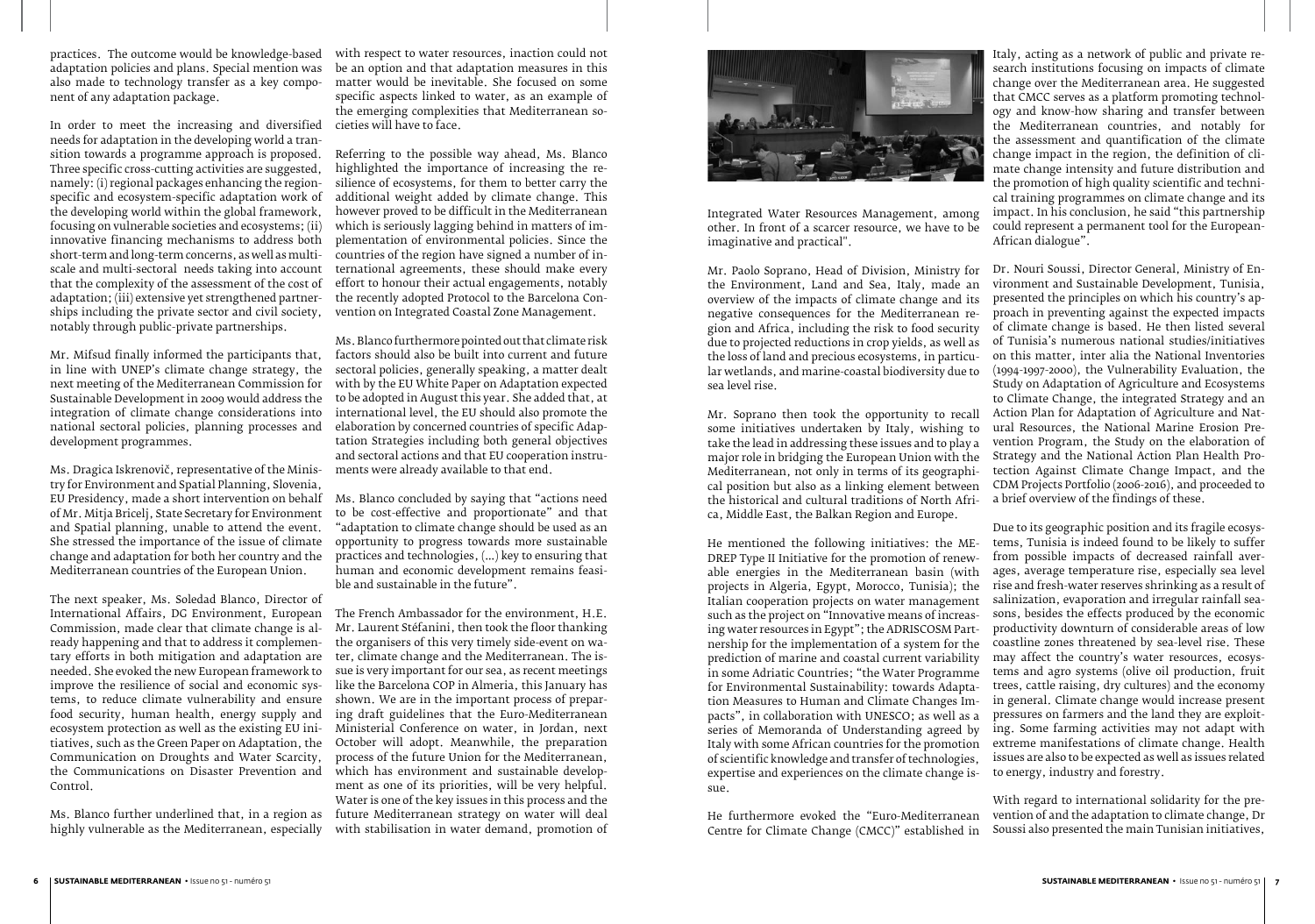#### **Conclusions**

Ms. Lotayef concluded evoking briefly the Strategic agriculture, coastal zones and tourism, ecosystems Framework for Climate Change and Development of the World Bank, the objective of which is to integrate climate change and development challenges, without compromising growth and poverty reduction efforts and which supports the UNFCC process while being neutral to any negotiating party position, as well as the MENA Regional Business Strategy to Address Climate Change that aims at supporting MENA countries in their adaptation and mitigation efforts, by fully integrating the objectives of reducing climate change vulnerability and GHG emissions into the Bank's development assistance to the region. as well as energy and health. The need to further explore approaches and solutions in some specific issues, namely: enhanced downscaling of climate information at the lowest possible geographical levels; consideration of the interlinkages between water, energy and climate in the planning of adaptation measures; the promotion of the use of renewable energies and energy efficiency when coping with climate change so as to avoid maladaptation; and, finally, the importance of encouraging investments in economic activities less impacted by climate change in the context of North-South cooperation; was further pointed out.

 $\frac{1}{M}$ n conclusion, adaptation was thus unanimously recognized as of paramount importance in the Mediterranean region, calling for concerted action at the regional but also the local level, in particular A full report of the Side-Event, inclusive of the preswith regard to the management of water resources, this end. entations made, is available at www.mio-ecsde.org

The partners who gathered at the event all stated their readiness to move forward joining their efforts and enhancing cooperation at the regional level to



among which the "International Conference on Mediterranean civil society's perspective on climate Tourism and Climate Change", held in Djerba-Tunisia in 2003, and crowned by the Djerba Declaration, and the "International Solidarity Conference to Face Climate Change in Africa and Mediterranean" that yields are concerned. Tunisia hosted, on November 18-20, 2007, leading to the Tunis Declaration for International Solidarity to Face Climate Change and a comprehensive Action Plan that were to be presented at the Bali Climate which was to help the countries of the African and Mediterranean Region to take the appropriate steps regarding adaptation to climate change in a context of international solidarity.

Dr. Soussi concluded by suggesting a number of ist and METAP Coordinator, World Bank, gave a recommended actions, notably: assistance for the elaboration and implementation of national adaptation plans; the integration of climate change adaptation in development strategies and plans; the strengthening of participation of stakeholders; the adaptation to climate change in agriculture and the management of natural ecosystems; the adaptation the main drivers being demographic growth, the to climate change for better management of water resources; the adaptation to climate change as regards Energy and infrastructure and preparedness for health impacts and natural disasters; and the help developing countries' adaptation.

Conference in December 2007 and the objective of so as to enhance the larger public's awareness of the He underlined the importance of the involvement of civil society and NGOs in the development and implementation of coping measures in the early stages climate change issue and thus their resilience. Education for Sustainable Development was also brought up as an important parameter in this regard.

Mr. Martin Walshe, Deputy Executive Secretary, Global Water Partnership (GWP), presented the significant interlinkages between adaptation to climate change and Integrated Water Resources Management (IWRM).

 $A$  is expected to face even more water challenges<br>in the near future due to the looming climate criis expected to face even more water challenges in the near future due to the looming climate crisis. According to recent studies, the region is among those that are expected to be hit hard by climate change: by 2100, the rise in temperature would be in the range of 2.2 and 5.1°C while total precipitation is likely to fall by 4 to 27%, with an especially marked drop in summer. The increasing frequency and severity of droughts, floods and other extreme weather events will not only mean an ncreased water supply-demand gap, but are also foreseen to have (and have already) other important impacts on the region: accelerated desertification, infrastructure damage, loss of inhabitable and arable land due to soil erosion and landslides, serious alterations of natural habitats and damages in important ecosystems, enhancement of the already existing saltwater intrusion due to sea-level rise, health issues, etc., jeopardising the region's overall well-being. Anthropogenic pressures from urbanisation, agriculture, industry, tourism, etc. have already aggravated the situation of all water bodies, including the Mediterranean Sea itself. As a result, the Mediterranean is facing serious problems with pollution from landbased activities, tightly connected to the release of non-treated municipal sewage and industrial waste waters into rivers and the sea. A number of regional pollution 'hot spots' that need urgently to be dealt with include water infrastructures (mostly wastewater treatment plans) and have been identified by the countries of the region through regional schemes coordinated inter alia by UNEP's Mediterranean Action Plan and the European Union. The recently launched 'Horizon 2020' Initiative aims at reducing the pollution loads from land-based sources and calls for support from all involved parties in tackling the issue.

change and needs for adaptation, stressing the impacts in the Arab world, which is particularly under stress already as far as water resources and crop

development and enhancement of financial tools to Ms. Lotayef then addressed the key questions with regard to adaptation and proceeded to an overview of the possible areas of action. She moreover mentioned the fronts on which the World Bank was focusing its efforts, namely: a) helping developing countries to move to a lower carbon path; b) promoting new technologies (carbon capture and storage, bio-fuel programs, etc.); c) preventing deforestation (forest carbon partnership facility ); and d) adaptation to climate risks (technical analysis of risk man-

Dr. Emad Adly, from the Arab Network for Environment and Development (RAED), presented the agement and by pioneering insurance.

Ms. Dahlia Lotayef, Senior Environmental Specialpresentation on the implications of climate change for development in the Mediterranean region, with focus on water resources and adaptation and on the World Bank's strategy in this field. She explained how climate change will most probably affect the water sector in the Middle East North Africa region; decrease in precipitation, the increase of the domestic usage of water, the deterioration of governance, access and efficiency in the water services.

#### **AN OVERVIEW OF THE OPTIONS TO ADDRESS CLIMATE CHANGE ADAPTATION CHALLENGES IN THE MEDITERRANEAN** Paper by MIO-ECSDE and GWP-Med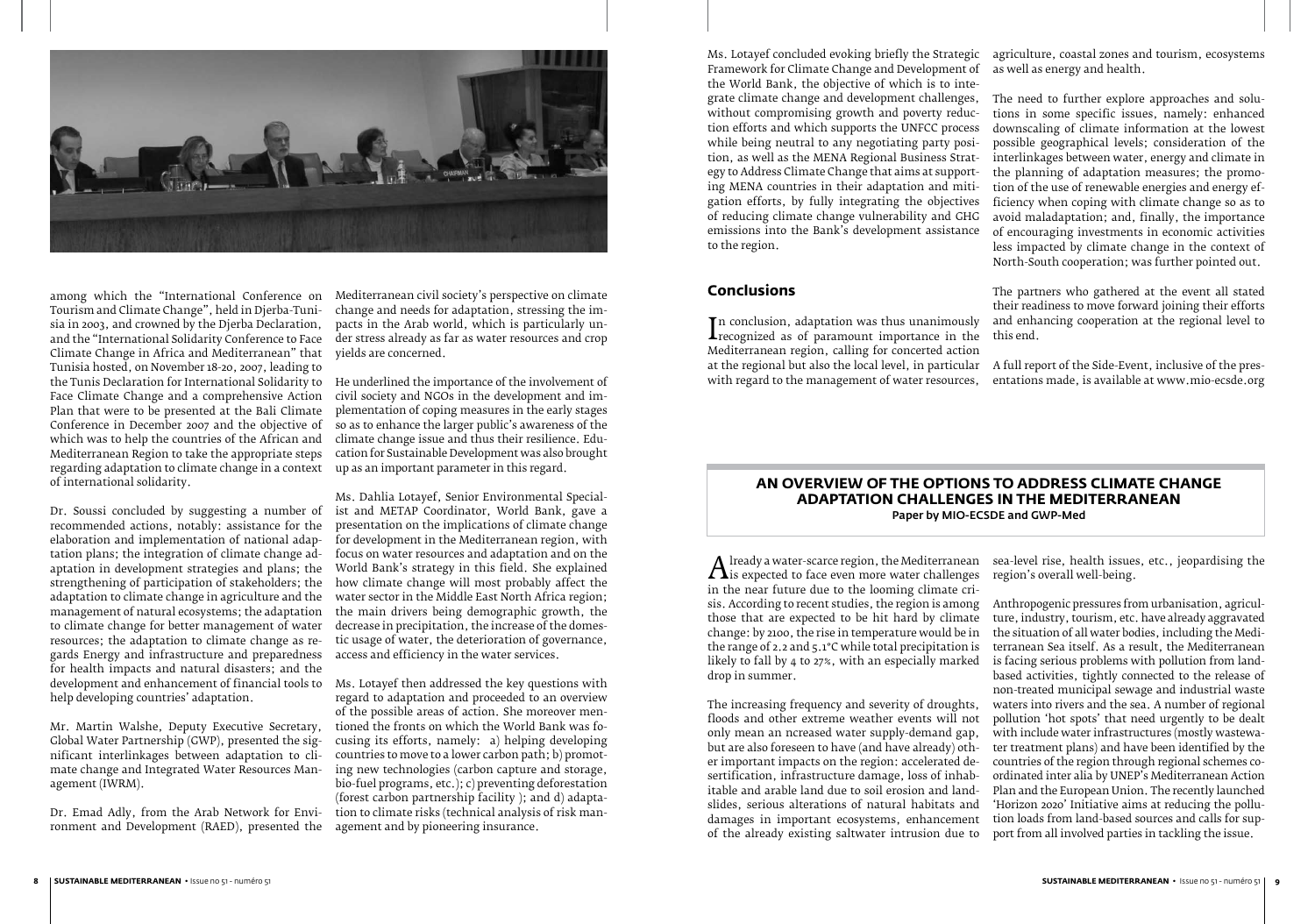systems in such a manner that they can be combined to water storage and flood protection and minimize undesirable sideeffects for ecosystems

#### **vi) Tourism**

a. Promote water efficiency measures and use of non conventional water resources (i.e. waste water reuse) in the tourism sector

- b. Avoid the development of large-scale and/ or water-intensive tourism activities in arid areas (i.e. golf complexes)
- c. Promote alternative/sustainable tourism activities during seasons less prone to drought and heat waves



On the occasion of the Side-Event on Addressing Climate Change Adaptation Challenges in the Mediterranean, jointly organized with the Hellenic Ministry of Environment and the Mediterranean Action Plan (UNEP/MAP) and the European Commission, in the framework of the 16th Commission for Sustainable Development (15 May 2008, New York), MIO-ECSDE and GWP-Med have grouped the suggestions made by various relevant bodies for the formulation of appropriate approaches and measures to tackle adaptation and to a certain extent also mitigation challenges in the Mediterranean region. It is noteworthy that the measures suggested for the areas mentioned below, need to be completed by the well-known horizontal, cross-cutting issues of wise integrated management such as good governance, appropriate awareness raising, education for sus-**iv) Agriculture/forestry/land use/coastal**  tainable development, meaningful public participation/stakeholder involvement and the wide use of financial instruments.

#### **i) Water resources**

- a. Mainstream adaptation measures into national IWRM planning/policies
- b. Promote water efficiency and demand management (i.e. water pricing policies for households, industry and agriculture; improved irrigation techniques, virtual water, water cuts)
- c. Develop non-conventional water resources to match increased demand, such as rainwater harvesting, water retention and collection systems, appropriate wastewater treatment and reuse, desalination, groundwater recharge)

#### **ii) Civil protection from extreme weather events**

- a. Develop early warning systems for extreme weather events (i.e. heat and cold waves, floods, droughts, forest fires) and regional cooperation in this field
- b. Increase public awareness on climate change impacts
- c. Discourage new construction of settlements/housing/infrastructure in areas prone to floods and landslides
- d. Develop flood protection systems upstream and protection systems against sea-level rise on the coastlines accordingly
- e. Relocate vulnerable communities and/or activities in less flood-prone areas

#### **iii) Ecosystems**

a. Protect important ecosystems, in

particular wetlands, from over-extraction of water especially during drought periods, ensuring adequate water for their ecological functioning

- b. Conserve wetland systems (i.e. flood plains, river deltas) useful as buffer zones for flood protection
- c. Protect forests and maquis-covered areas from wildfire risks (through monitoring and early intervention) and from overgrazing
- d. Calculate and introduce the valuation of ecosystem services as an integral part of IWRM, adaptation and sustainable development strategies

For the 16th session of the Commission on Sustann-<br>able Development (CSD16), France coordinated<br>the review of the contribution by the European Unable Development (CSD16), France coordinated the review of the contribution by the European Union (EU) to the decisions taken in 2005 at the 13th CSD, concerning water, sanitation and integrated water resource management (IWRM). On behalf of the French Water Partenership is very grateful to the EU, it was thus tasked with organising a highlevel side-event concerning the financing of Integrated Water Resource Management - IWRM.  $\Gamma$  or the 16th session of the Commission on Sustain- The side-event was a real success: it brought together some 100 to 150 participants and a panel of high level decision-makers from the water sector, from several continents. Mr. Jean-Marie Wauthier, Head of Environmental Department, Foreign Relations of the Walloon Re-

# **zones**

- a. Encourage the use of drought resistant crops in arid zones
- b. Promote efficient irrigation techniques<br>c. Maintain or reintroduce soil retention a
- c. Maintain or reintroduce soil retention and water harvesting techniques
- d. Protect arable land in coastal zones from saltwater intrusion by avoiding groundwater over-extraction, by developing sound groundwater recharge practices and barriers to saltwater intrusion, when appropriate
- e. Protect forests from wildfires through increased awareness raising, monitoring and on-site infrastructures to retain water in order to prevent soil erosion and subsequent risk of floods, landslides and desertification as well as further warming
- f. Avoid the development of settlements, infrastructures (i.e. industry) and activities in zones prone to sea-level rise in the next 20-30 years

#### **v) Energy/industry/transports**

- a. Promote bio-climatic architecture (incl. passive cooling and heating techniques, retrofitting of buildings) to cope with increased temperature variability and avoid further warming
- b. Encourage energy-saving measures and techniques – inter alia through pricing policies - for households, industry, transports, etc.
- c. Foster the development of renewable sources of energy, in particular solar (photovoltaic, thermal), wind, wave and geo-thermal
- d. Envisage the use of small hydropower

The organisation of this side-event was entrusted to the Executive Secretariat of the French Water Partnership (FWP).

This conference entitled "Investing in IWRM – It pays back!" looked at the issue of national and transboundary financing of IWRM. It took place on 12 May 2008, from 13h30 to 14h45, during the specific CSD 13 review segment.

It was important for the FWP to organise this conference on IWRM financing for two main reasons: on the one hand IWRM is a management option supported and implemented by its members and, on the other, many people misunderstand or are completely ignorant of its financing, even though this is vital to the success of concrete, long-term implementation.

Furthermore, because France was in charge of the review of the European Union's contribution to the decisions taken in 2005 concerning water and sanitation at CSD 13, it was important for it to organise a sharing of experiences on the subject within the informal context of a sideevent. The choice of the IWRM financing topic would seem to have been a judicious one, given the interest it evoked among the members of the 16th CSD session.

## **CSD 16 SIDE-EVENT "INVESTING IN IWRM – IT PAYS BACK!"** New York, 12 May 2008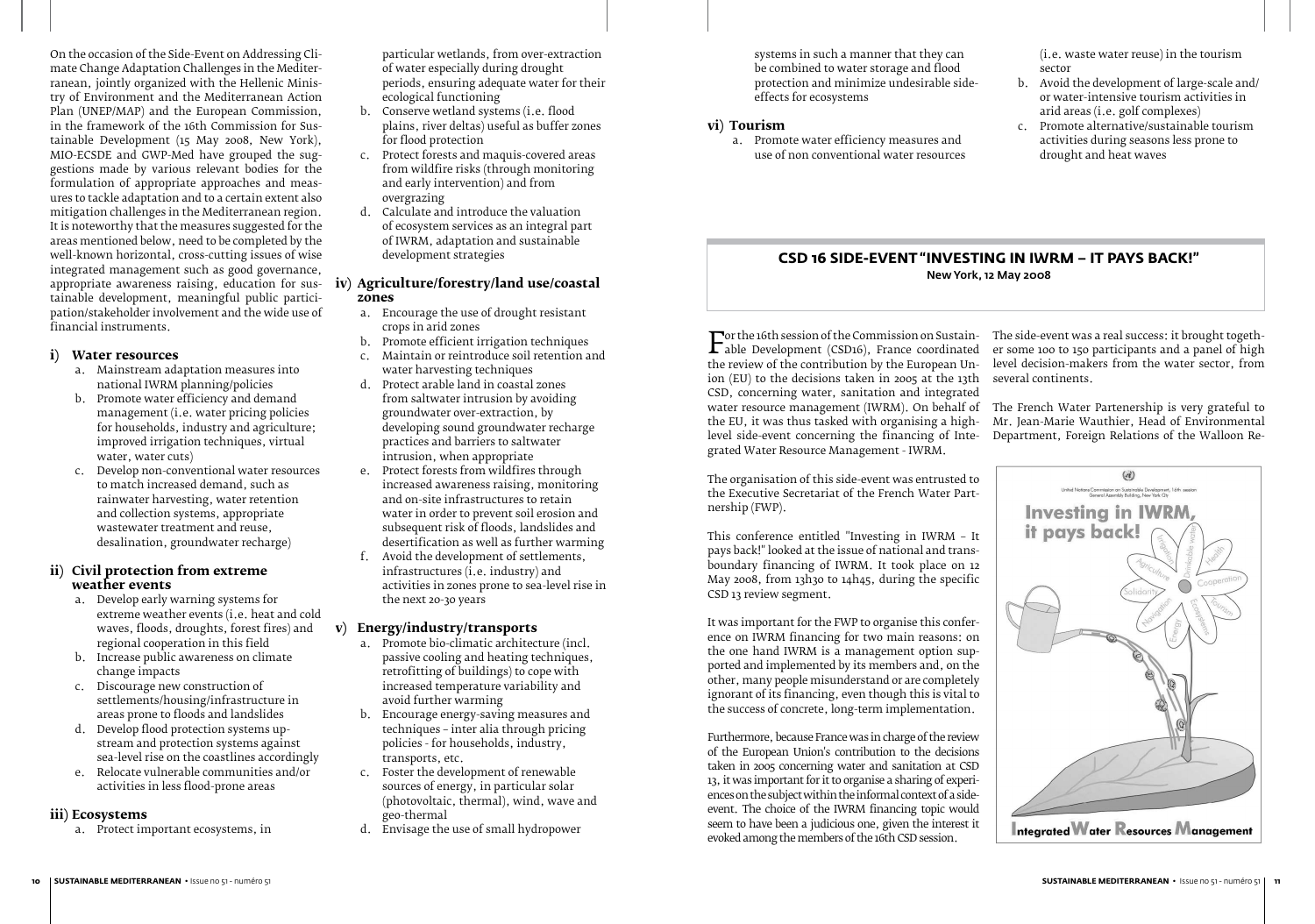To achieve sustainable development, there will<br>need to be an enabling environment at all lev-<br>els, good governance, and institutional and capacneed to be an enabling environment at all levels, good governance, and institutional and capacity building. There is a strong need for strengthening science research and education focused on solutions; there should be mechanisms for facilitating dialogue between scientists, decision-makers and farmers, including through improved extension services so that information and solutions get into the hands of farmers, particularly small-scale farmers. It was noted that the decisions reached in 2005 reflect a firm inter-governmental consensus on the critical role that access to water and basic sanitation plays for the overall achievement of the MDGs including the eradication of poverty. Also, it was overwhelmingly recognized that IWRM is the framework for the entire water sector and an essential tool to effectively manage water resources and water related issues. Some countries indicated that the CSD review on progress of water and sanitation should really go beyond mere stocktaking.

practices, the loss of arable land through desertification and the increasing salinity of soils, rapidly rising prices of inputs and inadequate economic policies remain major obstacles to increasing agricultural productivity. A holistic approach to agriculture was urged, with agricultural policies integrated into the national sustainable development agenda.

There is an urgent need to fully implement Agenda 21 and the Rio Principles and the Johannesburg Plan of Implementation as well as the international partnership for development called for in the Millennium Declaration. In this regard, it was noted that commitments from the international community in terms of official development assistance (ODA) have not been fully realized. ODA has actually declined in the last two years. Moreover, a significant portion of that ODA takes the form of emergency aid and debt relief. Climate change was identified as a major challenge for many countries in terms of its potential impact on water and food security, contributing in particular to an increase in extreme hydrological events such as floods and drought. Speakers noted the importance of mainstreaming adaptation to climate change in the water management process and the development of concrete measures in this regard. Various aspects of the water and sanitation were addressed, including the importance of global and na-

Many delegations noted external constraints on progress in the thematic areas under review, in particular with respect to the means of implementation. Water scarcity, poor land and water management tional monitoring of the sector at all levels; the need for reliable data supported by improved knowledge and research; transfer of technology and capacity building; the importance of water governance and a participatory approach to water and sanitation; the role of partnerships, including public-private partnership; and the importance of strengthening water utilities to extend provision of services. Many countries pointed to limited financial resources as the main constraint for achieving water and sanitation goals.

Climate change and climatic variability are affecting agricultural production and land resources negatively in some regions. Sea-level rise and increasing temperatures particularly threaten SIDS. Agriculture, including aquaculture, and fisheries are vulnerable to an increased frequency of natural disasters and impacts of a changing climate on the hydrological cycle. is widely praised. Indigenous peoples welcomed the recently adopted UN Declaration on the Rights of Indigenous Peoples as a framework for partnering with Governments, and local authorities It was underlined that a bottom-up, participatory approach to development can ensure the active en-

It is clear that major groups must be fully engaged and included in decision-making processes to ensure sustainable development, and the active participation of major groups in the work of the Commission

tor of the side event.

Conclusions by M. Jean-François Donzier, Permanent technical secretary of the International Network of Basin Organisations, INBO:

The round-table proved to be very fruitful in that it The bottom line for IWRM financing is considerable showed that not only is IWRM becoming a crucial component, but also and indeed above all, that we still have a long way to go. IWRM is progressing, but in some countries implementation is only just beginning, in other words with the construction of conventional infrastructures. We must also look at the quality of sanitation and the importance attached to ecosystems as true natural infrastructures.

Things are however moving forwards and solutions are appearing. It is also worth noting that when the desire to reform is really present, then things start to get done. Each country has to find the means and the tools necessary for its own organisation, but Similarly, the French Water Partnership, which will that requires time … and financing.

gion, Belgium, who played the role of the modera-A final key aspect is the financing of essential services with a view to actually achieving "access by all to essential services". This is an essential step in the fight against poverty and the encouragement of development, which requires long-term resources (via public funds and by mobilising local resources).

We know that total recovery of costs is an illusion and is unachievable, as much in the industrialised nations as anywhere else. User participation is a determining factor in helping to move matters along more quickly. The various partners are all the more willing to contribute to IWRM financing when they are informed of the ways and means of this financing. They can thus see for themselves that the efforts demanded of the various stakeholders involved in IWRM financing are being put to good use.

and the financial efforts devoted to water will have to be more than doubled.

To conclude this round table, and as requested by Mr Ambassador Stéfanini, we can confirm that the conclusions of this side-event will be reported at the 5th World Water Forum in Istanbul, next March, given that the International Network of Basin Organisations is responsible for the "Basin management and transboundary cooperation" session, together with UNESCO, and will act as the spokesperson for these exchanges.

be actively participating in the Istanbul Forum, aims to continue the debate on IWRM financing within the largest international water event, with the desire of raising the profile of this issue still higher on the political agenda, of debating solutions to current and future IWRM financing issues, of formulating concrete proposals and bringing them to the attention of the world, and contributing to generating strong political commitment to this issue.

Full report is available at: http://www.partenariatfrancais-eau.fr/rubrique.php3?id\_rubrique=176

## **SELECTED PARAGRAPHS FROM THE CHAIRMAN'S SUMMARY, CSD-16** THEMATIC DISCUSSIONS: AGRICULTURE, RURAL DEVELOPMENT, LAND, DROUGHT, DESERTIFICATION AND AFRICA 5 - 16 May 2008, New York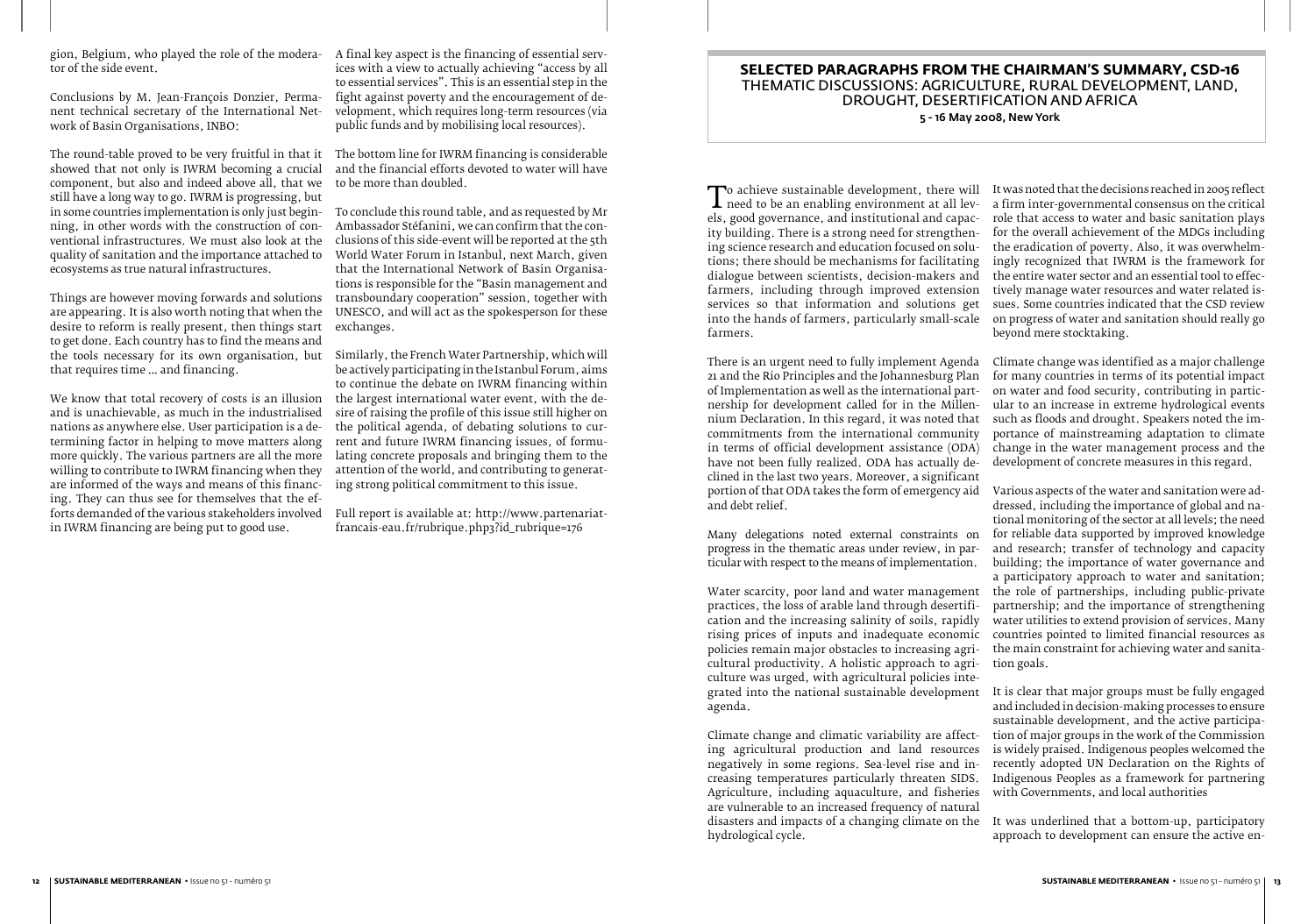Le MIO-ECSDE est un des partenaires du NANOCAP (acronyme signifiant 'Le renforcement des d'approfondir la compréhension des impacts et des opportunités que les nanotechnologies repré-L capacités des ONG en matière de nanotechnologie'), un projet européen ayant comme objectif sentent pour l'environnement, la santé et la sécurité au travail, ainsi que leurs aspects éthiques, en mettant en place un débat structuré parmi les ONG, les chercheurs académiques et les autres parties prenantes.

En particulier le MIO-ECSDE souhaite apporter dans ce projet et dans les forums dédiés à ce sujet au niveau Européen et International la perspective de la société civile Méditerranéenne concernant les nanotechnologies et sur les questions émergentes relatives à cette nouvelle technologie, qui pourraient avoir un impact sur le développement durable de notre région.

La présente Prise de Position vise donc à communiquer les vues du MIO-ECSDE sur les nano-développements actuels; elle pourra également servir comme base pour planifier des actions concertées des ONG dans la région, faire du lobbying aux niveaux national et régional pour revendiquer des cadres législatifs appropriés réglementant les nanotechnologies et leurs applications, informer et sensibiliser le public et les parties prenantes intéressées (éducateurs, journalistes, parlementaires etc.) sur les questions nano.

Ce document de référence, approuvé par le Bureau Exécutif (BE) du MIO-ECSDE pendant sa dernière réunion au Caire (1 décembre 2007) a été récemment finalisé en y intégrant les commentaires des Membres du BE.

A travers notre participation au projet NanoCap nous gagnons une plus grande compréhension de ce nouveau champ technologique en rapide évolution. Ce document devra probablement être adapté en fonction des développements dont nous serons témoins à l'avenir.

gagement of major groups in the broader sustainable development discussion beyond CSD.

> Questions générales concernant les nanotech-<br>prioritaire)<br>prioritaire) nologies qui posent des soucis immédiats (liste prioritaire)

Advancing the implementation of sustainable development through multi-stakeholder partnerships involves a number of strategies for success. Nurturing the early stages of a partnership and feeding it into larger organizations for additional support has proven to be helpful. Investing in capacity building of major groups involved in partnerships can be achieved through provision of decent work, respect for human rights, transfer of responsibility to local levels, and blending of science and technology with local knowledge.

There are many examples of successful case studies and partnerships illustrating models of sustainable agriculture and rural development that incorporate indigenous knowledge systems and practices, land use planning, water management, small enterprise development and income generation. Yet these implementation efforts require more support if they are to be scaled-up enough to make significant progress. Knowledge-sharing systems should be strength-

ened, results should be documented and shared, and successful efforts should be replicated. Partnerships that include local ownership, a clear understanding of goals, active collaboration of all stakeholders, good donor coordination, flexibility to respond to changing situations, and ability to keep partners involved in the long-term are the most successful.

An energetic youth force is emerging that intends to hold Governments responsible for their commitments. Youth are increasingly integrated into Government delegations in some regions, and their presence as current and future producers and leaders has inspired progress in the creation of new outreach education programs in sustainable agriculture and rural development. Integrating sustainability themes into all levels of education is an important measure that would ensure that future generations are conscious of sustainable development.

The Full Report is available at http://www.un.org/ esa/sustdev/csd/csd16/documents/chairs\_summary. pdf and http://www.un.org/esa/sustdev/csd/csd16/ documents/chairs\_summary2.pdf

# **MISCELLANEOUS MEDITERRANEAN NEWS**

## **Position du MIO-ESCDE sur les Nanotechnologies**

1) Des actions urgentes devraient être entreprises par rapport aux nanoparticules libres contre lesquelles il n'y a aucune protection (par exemple les ouvriers et les consommateurs ne peuvent pas choisir de ne pas les respirer). Les nanoparticules libres devraient être traitées et marquées en tant que nouveaux produits chimiques. Aussi, le rythme de la recherche sur les risques qu'elles peuvent poser devrait aller de pair avec tous nouveaux développements.

L'inquiétude majeure est que les nanoparticules libres pourraient être inhalées, ingérées ou pourraient s'introduire dans le corps facilement à travers la peau et puis causer des dommages aux cellules et aux organes (par exemple aux or-

### **Document exprimant la position du MIO-ESCDE sur les Nanotechnologies**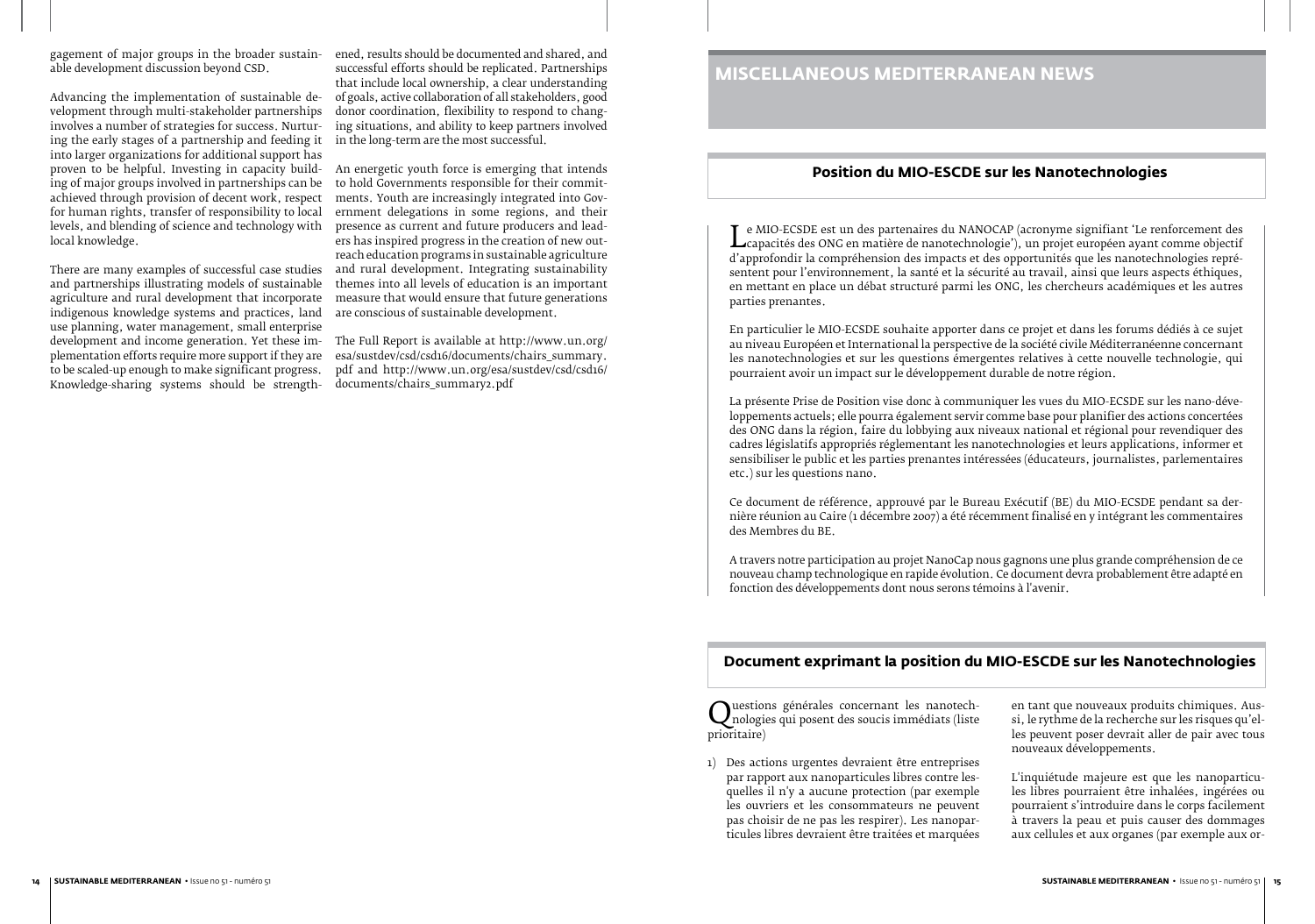#### **Questions spécifiques des pays en voie de développement**

Il est nécessaire de relier le développement des nanotechnologies au développement des nations pauvres afin de rejoindre les buts de réduction de la pauvreté convenus au niveau international, tels que les Objectifs de Développement du Millénaire (MDGs). Des millions de personnes n'ont pas accès à l'eau propre, à des sources efficaces d'énergie, à la santé et à l'éducation. Les nanotechnologies pourraient promettre des solutions efficaces dans ces secteurs. Pourtant il semble y avoir des efforts tout à fait insuffisants parmi les divers acteurs de la société - gouvernements, organisations non gouvernementales, donateurs, entreprises et académiciens – à agir efficacement dans cette direction. La plupart des gouvernements des pays industriels et peu de gouvernements dans le monde en voie de développement investissent fortement dans les nanotechnologies et partout peu de ces investissements profite actuellement aux pauvres. de brevets – et bénéficie principalement aux consommateurs du nord ce qui aboutirait à accenen voie de développement. Il faudrait prêter une attention particulière aux risques qui pourraient affecter les pays en voie de développement dus à leurs conditions environnementales et sociales spécifiques. MIO-ECSDE has recently been involved in a European project entitled NanoCap (acronym for "Nanotechnology Capacity Building NGOs") with the aim to deepen its understanding of environmental, occupational health and safety issues and ethical aspects of nanotechnologies and be able to inform its Members and the general public.

Bien que certains avantages potentiels certains avantages potentiels n'aboutiront que dans un futur lointain, la technologie est normalement dans les mains des pays développés et des sociétés multinationales - par exemple par le biais tuer les écarts entre les pays développés et ceux

Les gouvernements devraient assurer la participation des citoyens et la transparence dans la façon dont l'argent public est dépensé en technologies naissantes et en voie de développement. En particulier, on devrait accorder davantage d'attention aux besoins des pauvres et pas simplement à améliorer la compétitivité des corporations nationales concernant les nanotechnologies. Les universités et les instituts de recherche reçoivent beaucoup de fonds pour la recherche sur les nanotechnologies par des programmes gouvernementaux et, dans une moindre mesure, par le secteur privé. Beaucoup de ces fonds vont soutenir une recherche qui sert les intérêts des corporations et l'amélioration de la qualité de vie dans les pays développés, où, par exemple, les universités se financent de plus en plus en brevetant leurs découvertes au secteur privé. Au contraire, celles-ci pourraient jouer un rôle important dans la gestion de l'innovation pour assurer que les pays en voie de développement puissent se servir des avantages produits par la recherche publique. In particular, MIO-ECSDE wishes to bring in the project and in the relevant European and International fora the Mediterranean civil society's perspective on nanotechnologies emerging issues, many of which might have an influence on the sustainable development of our region. The present Position Paper is therefore intended to present MIO-ECSDE views on current nano-developments and could also serve as a basis for planning concerted NGOs actions in the region, lobbying at the national and regional levels for suitable legislative frameworks regulating nanotechnologies and their applications, informing and raising awareness of the wider public and of concerned stakeholders (educators, journalists, Parliamentarians etc.) on nano-issues. The Position Paper, endorsed by MIO-ECSDE Executive Bureau (EB) during its last meeting in Cairo (1 December 2007), has been recently finalised through the integration of EB Members' input and feedback.

Afin de promouvoir le développement humain il est important de prévoir les impacts des politiques gouvernementales et des corporations à travers la participation active de la société civile et du public dans n'importe quelle discussion liée aux développements des nanotechnologies. Through the participation in the NanoCap project we are gaining a deeper understanding of this new and rapid evolving technological field and the position paper will probably need to be adapted to the developments we will witness in the future.

ganes respiratoires). Les nano-tubes, par exemple, des structures similaires à des fils à une nano-échelle, sont structurellement semblables aux fibres d'amiante, qui peuvent poser des problèmes respiratoires graves une fois inhalées en grande quantité et pour longues périodes.

- 2) Les nano-matériaux et nano-produits dans leur ensemble devraient être définis comme une classe différente de substances. On doit considérer que les nanoparticules ont des propriétés et comportements différents des matériaux correspondants.
- 3) Tous les articles déjà disponibles sur le marché et contenants des nano-particules et/ou des nanomatériaux devraient être adéquatement marqués pour pouvoir être facilement identifiés. Actuellement, il n'est pas obligatoire de mettre en évidence dans leurs étiquettes les nano-propriétés des produits, alors que quelques entreprises ont employé le nano-label en tant qu'un moyen de publicité et de marketing, parfois indépendamment du vrai contenu de leurs articles.
- 4) Il est nécessaire de communiquer les risques des nanotechnologies à la société de façon transparente et efficace. La compréhension devra non seulement être limitée aux potentiels d'application et aux futures opportunités des nouvelles technologies/matériaux mais en particulier à leurs risques réels.
- 5) La recherche et les applications techniques nano devraient répondre à des vrais besoins et des rations écologiques, sociales et durables et non seulement économiques. La majeure partie des nano-produits actuellement sur le marché est de nature accessoire, c'est-à-dire qu'ils ne servent pas à besoins humains ou environnementaux urgents, tels que la santé, la sûreté, la prévenneures (produits de beauté, vêtements avec des traits particuliers, articles sportifs, etc.).
- 6) Concernant le point ci-dessus, la société civile et le public en général devraient être activement blir des priorités pour la recherche et l'application nano, en particulier quand celles-ci sont financées par l'argent public.
- 7) Encore plus important: il y a urgemment besoin d'un cadre législatif en matière de nanotechno-

logies assurant une gouvernance et transparence efficaces et limitant les applications qui pourraient représenter des dangers pour la santé humaine et l'environnement, avant qu'elles soient consolidées.

- 8) Une approche fondée sur le principe de précaution devrait être adoptée avant de produire et d'introduire des nano-matériaux sur le marché. Ceci nous évitera de répéter les erreurs faites avec les OGM, qui sont entrés dans nos vies sans que leurs effets à court et à long terme sur la santé humaine et l'environnement aient été précédemment recherchés. Le principe de précaution devrait couvrir l'entier cycle de vie des particules et des matériaux issus des nanotechnologies. L'analyse du cycle de vie est l'un des moyens les plus efficaces pour approcher la question complexe de la façon dont ces matériaux pourraient affecter l'environnement. Elle consiste à tracer leur destin et transport à chaque étape, de la production à la mise au rebut ou à la dispersion finale.
- 9) La recherche et les essais sont nécessaires pour fournir une base scientifique aux politiques traitant des incertitudes et des risques des nanotechnologies. En particulier, des recherches, essais et protocoles toxicologiques et écotoxicologues (encore très limités) nouveaux sont nécessaires pour élucider les possibles impacts sur la santé et l'environnement car il a été montré que ceux qui sont actuellement disponibles ne seraient pas suffisants à évaluer efficacement les risques.
- priorités sociales, en se basant sur des considé-10) Il y a urgemment besoin de standards supportant une législation sur les nanotechnologies et un cadre d'évaluation des risques des particules et des matériaux, ainsi que la communication (standards sur les définitions) et les méthodes pour la prise d'échantillons et la mesuration.
- tion de la pollution etc. mais aux nécessités mi-11) Le déséquilibre existant entre la quantité des fonds alloués à la découverte et l'expérimentation de nouveaux produits/matériaux devrait être corrigé, en mettant l'accent sur l'évaluation et la minimisation des impacts.
- impliqués dans les discussions destinées à éta-12) Les programmes de recherche publique devraient jouer un rôle important en fournissant les plus grandes incitations et encouragements aux Nanotechnologies qui s'inscrivent dans une perspective de développement durable et ne posent pas des risques pour l'humanité dans le long terme.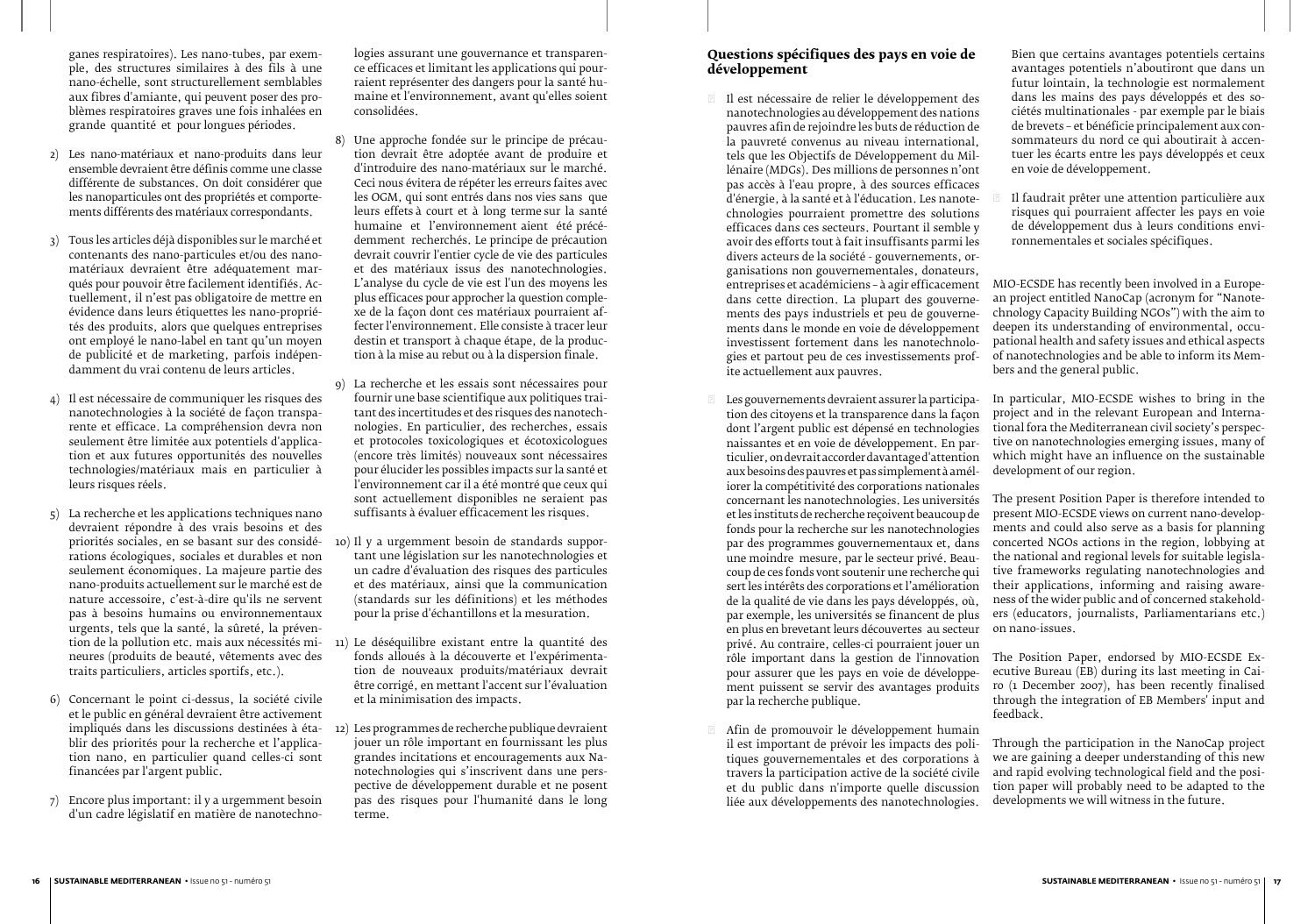- 20) The existing imbalance in funds allocated to nanotech research needs to be corrected so that impact assessment and minimization and not only application come high in the agenda.
- 21) Public research programs need to play an important role in providing greater incentives and encouragement for nanotechnologies that support Sustainable Development and do not endanger humanity's well-being in the long-term.

#### **Nanotechnologies issues specific to developing countries**

There is a need to connect the development of nanotechnologies with the development of poor nations and neighborhoods in order to meet internationally agreed poverty reduction goals, such as the Millennium Development Goals (MDGs). Millions of people lack access to safe water, efficient sources of energy, health care and education. Nanotechnologies may promise effective solutions in these areas. Yet there appears to be very little effort among the various sectors of society – government, nongovernmental, business, donors, and academia – to act effectively in this direction. Most industrial countries' governments and few governments in the developing world are investing heavily in nanotechnologies but even in the countries where a large proportion of citizens are poor, little of this investment is presently going to benefits for the poor.

Governments should assure the participation of citizens and transparency in the way public

1) Urgent action should begin in relation to free na-<br>noparticles against which there is no protection noparticles against which there is no protection to breathe them). Free nanoparticles should be treated and labeled as a new class of substances and research into their potential hazards should keep pace with new developments.

money is spent in developing emerging technologies. In particular, focus should be given to the needs of the poor and not just at improving national corporate competitiveness in nanotechnologies. Universities and Research Institutes receive much of their funding for nano-research through government programs and, to a lesser extent, through partnerships with the private sector. Much of this funding goes to research that supports corporate interests and improved quality of life in developed countries. This is also the case for Universities in the developed world that are more and more expected to  $i$  pay their way' by patenting and licensing advances to the private sector. On the contrary, these could play an important role in managing innovation to ensure that developing countries can reap the benefits from publicly funded research.

In order to meet human development it is important to anticipate the impacts of governmental and corporate policies through the active involvement of civil society and the public in any discussion related to nano-developments. Although some of the potential benefits of nanotechnologies may be years away, the technology is usually controlled by developed countries and multinational corporations, for example through patents and conditions in technology licenses that primarily benefit consumers in the North and lead to a deeper divide between developed and developing countries.

Attention should be paid to specific risks that might affect developing countries due to their particular environmental and social conditions.

#### **General issues of concern (priority-based)**

The concern is that free nanoparticles could be inhaled, ingested or can enter the body via the skin, and then cause damage to cells and organs (e.g. organs of the respiratory tract and other). Nanotubes, for example, nanometer scale wirelike structures that are most often composed of carbon, are structurally similar to asbestos fibres, which can cause respiratory problems when inhaled in large amounts over long periods.

- 2) Nano-materials and products as a whole should be defined as a different class of substances considering that nanoparticles have different properties and behaviors than their correspondent bulk materials.
- All consumer items already available on the market and containing nano-particles and/or nanomaterials should be adequately labeled to allow their easy identification. Currently, it is not required to state the nano-properties of products on their labels, while some enterprises have used the nano-label as a means of publicity and marketing, nano-engineered particles in their items.
- 13) A transparent and effective communication of the risks of nanotechnologies to society is needed. The public's understanding should not only be limited to application potentials and future opportunities of the new technologies/materials but particularly on their actual risks.
- 14) Nano-research and technical application should be driven by real societal needs and priorities and based on ecological, social and sustainable development considerations and not on the 'marketability' of products only. Most of the nano-products present in the market are of 'accessory' nature, e.g. they do not serve impelling human or environmental

needs, such as health, safety, pollution prevention and remediation, etc. but rather minor necessities (cosmetics, textiles, sport items, etc.).

- (e.g. workers and consumers cannot choose not 15) With reference to the above point, civil society and the public in general should always be actively involved in discussions directed to set priorities for nano-research and application, particularly when this is supported by public money.
	- 16) Most importantly, a relevant regulatory framework is urgently needed to secure proper governance and transparency and to set the limits for nanotechnologies applications that might be harmful for human health and the environment, before these are consolidated.
	- 17) The precautionary principle approach should be adopted before producing and introducing nanomaterials in the market for consumer use. This would help avoiding the mistakes made in the case of GMOs, which have entered our daily lives without being properly tested for short and especially long-term effects on human health and the environment. The precautionary principle should cover the entire life-cycle of nano-particles and materials. Full life cycle analysis is one of the effective means of approaching the complex question of how nano-structured materials might affect the environment and human health. It involves mapping fate and transport at every step, from production inputs to final disposal or dispersal.
- sometimes independently from the real content of  $\left(18\right)$  Research and testing is needed to provide a scientific basis for policy frameworks to deal with uncertainties and risks of nanotechnologies. In particular, there is an urgent need for additional toxicological and ecotoxicological studies, tests and protocols (all still very limited) in order to elucidate health and environmental impacts as it has been shown that the available ones (targeted to bulk chemicals and substances) might not be suitable for the assessment of nano-risks.
	- 19) There is an urgent need for standards to support legislation and a regulatory framework for risk assessment of nanomaterials and nano-particles as well as for communication (standards on definitions) and methods for sampling and measurement.

### **MIO-ECSDE POSITION ON NANOTECHNOLOGIES**

Within the framework of the project that MIO-ECSDE has launched entitled "REACHing Sustainable Management of Chemicals in the Euro-Mediterranean Region", directed to inform and sensitize the public and other concerned stakeholders in Europe and the Mediterranean on the developments of the new EC Chemical Policy's reform under the proposed new system REACH an information leaflet has been developed. MIO-ECSDE, in collaboration with the EEB, which is already very active in issues related to chemicals (particularly in connection with human health and safety and protection of the environment), intends to provide through disseminating this leaflet basic information about the principles of the new legislation and advise NGOs and the public about their role and possible interventions in order to push their governments and the business/industry sector for a more viable management of chemicals in their countries. The leaflet has been produced in Arabic, English, French, Greek, Italian, Maltese, Portuguese, Slovenian, Spanish and Turkish. There is availability of copies upon request from the Secretariat, info@mio-ecsde. org. or for downloading from www.mio-ecsde.org

### **"REACHing SUSTAINABLE MANAGEMENT OF CHEMICALS IN THE EURO-MEDITERRANEAN REGION"**